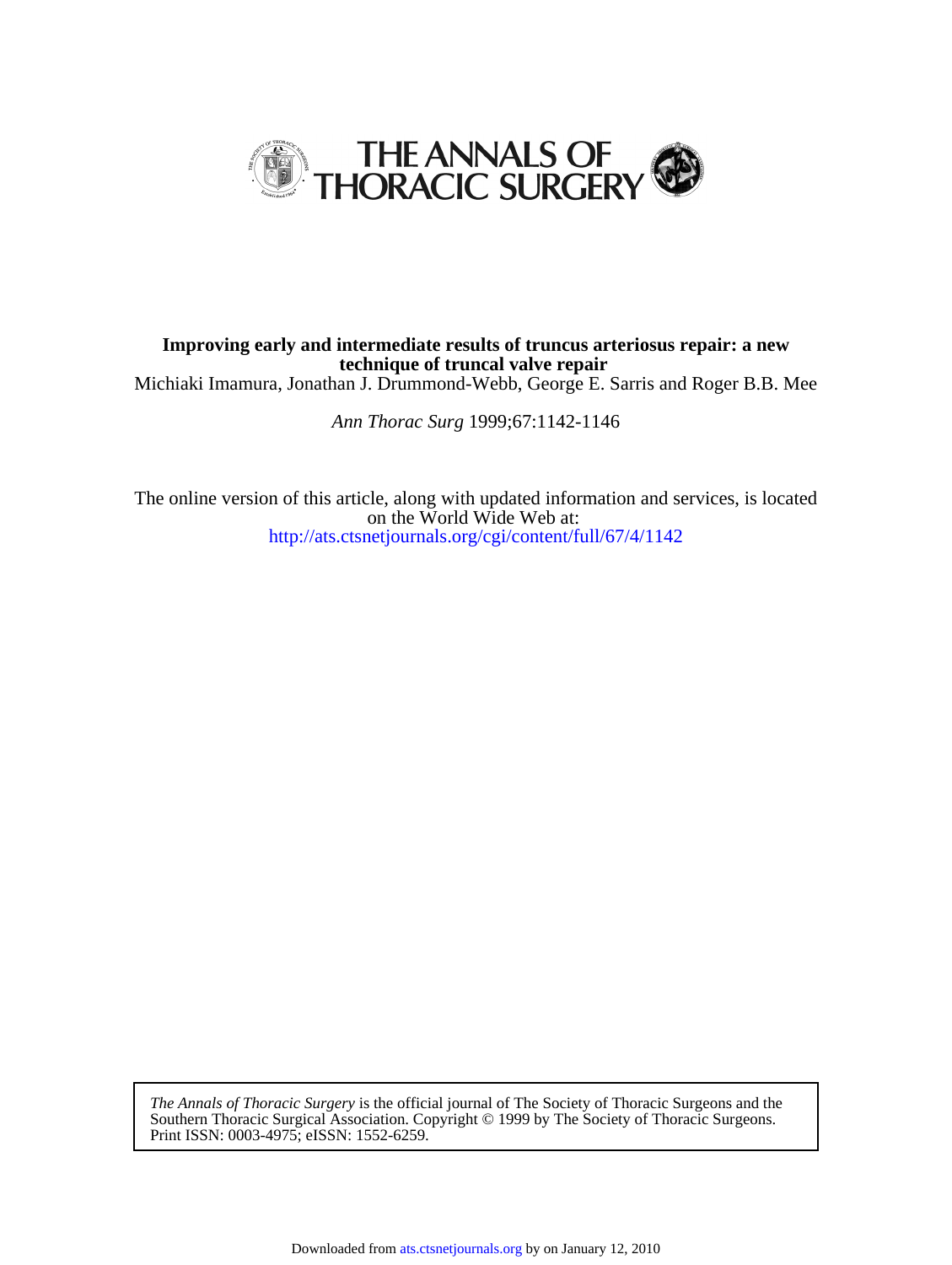# **Improving Early and Intermediate Results of Truncus Arteriosus Repair: A New Technique of Truncal Valve Repair**

**Michiaki Imamura, MD, PhD, Jonathan J. Drummond-Webb, FCS(SA), George E. Sarris, MD, and Roger B. B. Mee, FRACS**

**Department of Pediatric and Congenital Heart Surgery, The Cleveland Clinic Foundation, Cleveland, Ohio**

*Background***. Despite improved surgical results for truncus arteriosus, overall mortality rates, remain higher than those reported for other complex congenital heart diseases, especially with truncal valve regurgitation or an interrupted aortic arch.**

*Methods***. Seventeen patients had complete repair of the truncus arteriosus at the Cleveland Clinic Foundation between August 1993 and June 1997. The age at operation ranged from 2 days to 4.5 years. Associated abnormalities included interrupted aortic arch in 3 patients and abnormal coronary artery anatomy in 3. Four patients had more than moderate truncal valve insufficiency requiring concomitant truncal valve repair.**

In patients with truncus arteriosus, primary repair in early infancy is recommended to prevent the devel**early infancy is recommended to prevent the development of irreversible pulmonary vascular obstructive disease [1, 2]. Whereas high mortality rates were reported after staged palliative procedures, such as main pulmonary or branch pulmonary artery banding [3, 4], recent studies found improved outcome for primary complete repair in early infancy [5–8]. The overall mortality rate for truncus arteriosus, however, remains higher than that reported for other congenital heart diseases [5–10]. Treatment of truncal valve regurgitation and associated abnormalities, such as interrupted aortic arch and abnormal coronary artery anatomy, still negatively affect survival [6, 7].**

#### **Patients and Methods**

**Seventeen patients with truncus arteriosus had complete repair between August 1993 and June 1997. The age at operation (Table 1) ranged from 2 days to 4.5 years (median, 7 weeks). Seven patients were less than 1 month old. Three patients were more than 12 months old and were referred at this late age. Of the 3 older patients, 1 had a hemitruncus and major aortopulmonary collaterals, and 1 was 4.5 years old with an aneurysm of the truncus and compression of the right pulmonary artery,**

*Results***. There were no early deaths and only one late death at a mean follow-up of 24 months. The death occurred 3 months postoperatively and resulted from refractory pulmonary vascular obstructive disease in a patient who was referred at 1 year of age. Reoperation was required in 4 patients.**

*Conclusions***. Even in the presence of associated anomalies complete repair was performed with a low mortality rate. Truncal valve repair can be performed safely in the neonate with good results.**

> **(Ann Thorac Surg 1999;67:1142–6) © 1999 by The Society of Thoracic Surgeons**

**which protected the right pulmonary vasculature from systemic pressure. The third patient was 12 months old and had a high pulmonary vasculature resistance still responsive to oxygen.**

**Weight at operation ranged from 1.3 to 6.8 kg (median, 3.5 kg). Five premature infants were less than 3 kg. There was a slight male preponderance of 9 patients. Associated noncardiac abnormalities included partial DiGeorge syndrome in 4 patients, of which only 1 had significantly low calcium levels. Two patients had type I truncus arteriosus, 5 patients with anatomy intermediate between type I and type II, and 8 patients had type II, and 2 patients had hemitruncus with associated cardiac diagnoses (Table 2) included three patients with a type B interrupted aortic arch, and 3 patients with an abnormal coronary artery pattern.**

**Preoperative echocardiography was done in all patients. Five patients had cardiac catheterization before complete repair. Only two of these studies were performed at our institution to assess preoperative pulmonary vascular resistance. Four patients had more than moderate truncal valve regurgitation. The morphological characteristics of the truncal valve and associated regurgitation are shown in Table 3.**

#### *Surgical Technique*

**After stabilization of hemodynamics and control of congestive cardiac failure, repair was done through a midline sternotomy. The pericardium was opened to the right side to provide cover for conduit with pericardium**

**© 1999 by The Society of Thoracic Surgeons 0003-4975/99/\$20.00 Published by Elsevier Science Inc** 

**Accepted for publication Oct 14, 1998.**

**Address reprint requests to Dr Mee, Department of Pediatric and Congenital Heart Surgery, M41, The Cleveland Clinic Foundation, 9500 Euclid Ave, Cleveland, OH 44195-5066.**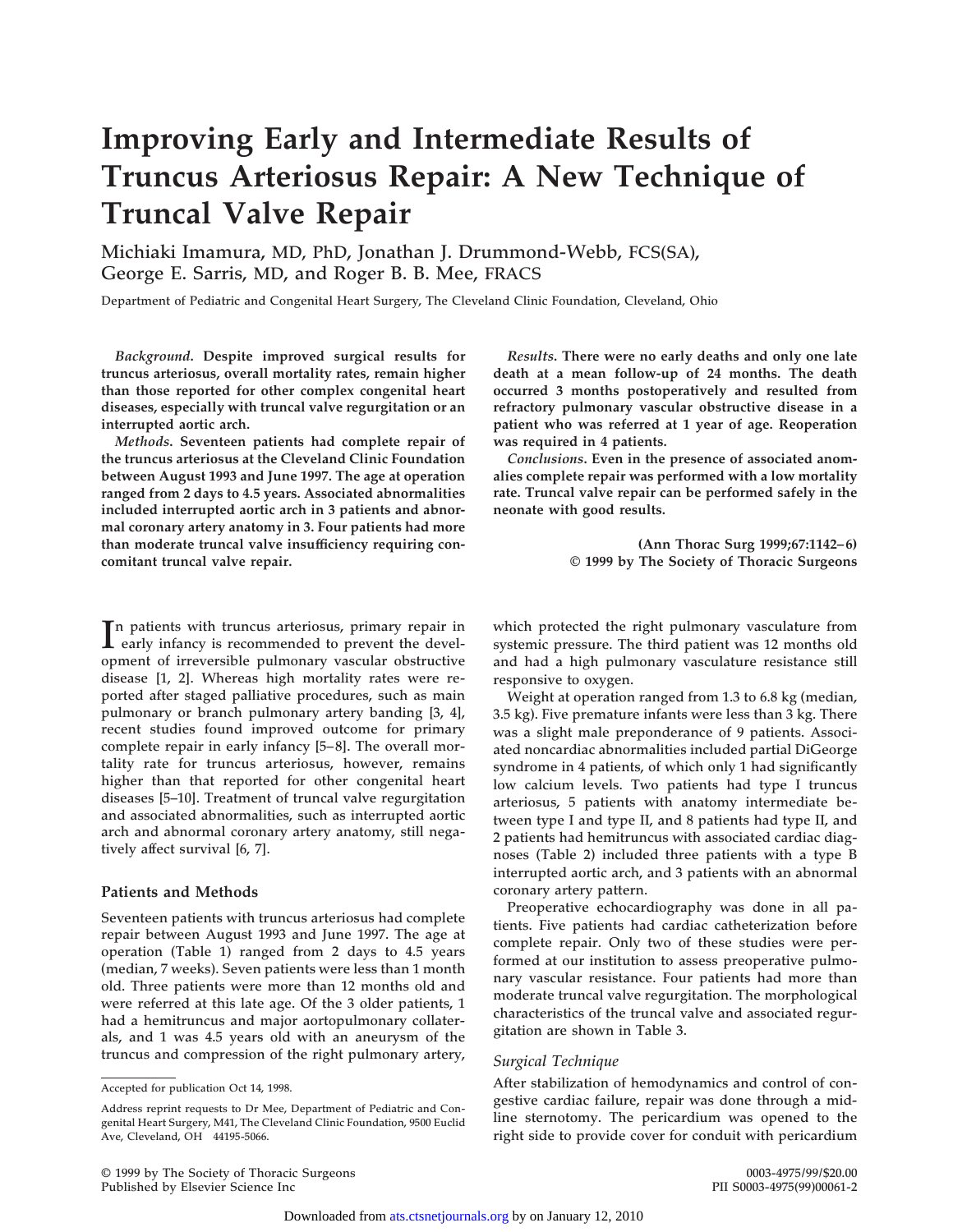| Age           | No. of<br>Patients | Associated Feature <sup>a</sup>   |
|---------------|--------------------|-----------------------------------|
| $<$ 1 week    | 2                  | $IAA(1)$ , TVR $(1)$              |
| $1-4$ weeks   | 5                  | $IAA(2)$ , TVR $(2)$              |
| $1-12$ months | 7                  | $TVR(1)$ , hemitruncus $(1)$      |
| $>1$ year     | 3                  | hemitruncus(1), trunk aneurysm(1) |

*Table 1. Age at Operation and Associated Features*

**<sup>a</sup> Number in parentheses indicates number of patients with associated anomalies.**

 $IAA =$  interrupted aortic arch;  $TVR =$  truncal valve regurgitation.

**after the repair. The aortic cannula was placed as cephalad as possible, and bicaval cannulation was used in all except four cases. High-flow cardiopulmonary bypass at a flow rate of 150 to 200 mL/kg/per minute with phenoxybenzamine (1 mg/kg) was used. Deep hypothermic circulatory arrest at 18°C nasopharyngeal temperature was used in seven cases. After initiation of bypass, the branch pulmonary arteries were occluded with vessel loops to prevent overcirculation of the lungs and to preserve systemic and coronary blood flow. This process usually stabilized an unstable patient immediately after initiation of bypass. The truncus arteriosus was cross-clamped above the main pulmonary artery, and crystalloid cardioplegia was administered in a prograde fashion through the truncal root. In cases with significant truncal valve regurgitation, cardioplegic solution was administered directly into the coronary ostia. The left atrium was vented through the interatrial septum in all cases. The pulmonary trunk was divided from the truncus arteriosus, and this defect in the aorta was usually closed primarily. A right ventriculotomy was done, and the ventricular septal defect was closed with an albuminized Dacron patch and a combination of a few interrupted pledgetted and continuous running polypropylene sutures. The surgically created atrial septal defect was closed directly and the cross clamp released. During rewarming, the conduit was placed between the right ventricle and the pulmonary arteries.**

**Cryopreserved homograft valved conduits (11 aortic, one pulmonary) and Dacron polyester Hancock conduits (5 patients) were used. When an aortic homograft was used, a portion of the aortic arch was used for the proximal gusset. In 3 patients type B interrupted aortic**

*Table 2. Associated Cardiac Diagnoses*

| Diagnosis                              | No. |
|----------------------------------------|-----|
| Interrupted aortic arch                | 3   |
| Trunk aneurysm                         |     |
| Nonconfluent pulmonary artery          | っ   |
| Hypoplastic right pulmonary artery     |     |
| Major aortopulmonary collaterals       |     |
| Major coronary anomaly                 | з   |
| Single ostium                          |     |
| Double left anterior descending artery |     |
| High take off left coronary            |     |

*Table 3. Relationship Between Truncal Valve Anatomy and Regurgitation*

| Morphologic<br>Characteristic | No. | No. $(\%)$ of Patients<br>With Regurgitation |  |
|-------------------------------|-----|----------------------------------------------|--|
| Bicuspid                      | 3   | 0(0)                                         |  |
| Tricuspid                     | 9   | 1(11)                                        |  |
| Quadricuspid                  | 5   | 3(67)                                        |  |

**arch was repaired by end-to-end direct anastomosis. Mean cardiopulmonary bypass time was 141 minutes (range, 100 to 206 minutes). Mean aortic cross clamp time was 49 minutes (range, 33 to 81 minutes).**

**Four patients required truncal valve repair. A quadricuspid valve was remodeled to a tricuspid valve in 3 patients, and subcommissural sutures were placed in 1 patient. The remodeling technique from quadricuspid to tricuspid truncal valve excised the smallest cusp of the truncal valve (Fig 1) and closed this sinus by a subcommissural suture approximating the adjacent cusps (Fig 2). In two cases with interrupted aortic arch and one case with type II truncus arteriosus, the Lecompte maneuver was done with the primary repair [10]. Left atrial and pulmonary artery pressures were monitored continuously postoperatively. The patients were mildly hyperventilated and the hematocrit was kept between 30% and 35%. Nitric oxide, although available, was not required for postoperative treatment.**



*Fig 1. Truncal valve repair, in which the number of leaflets is reduced. The smallest cusp is excised as illustrated.*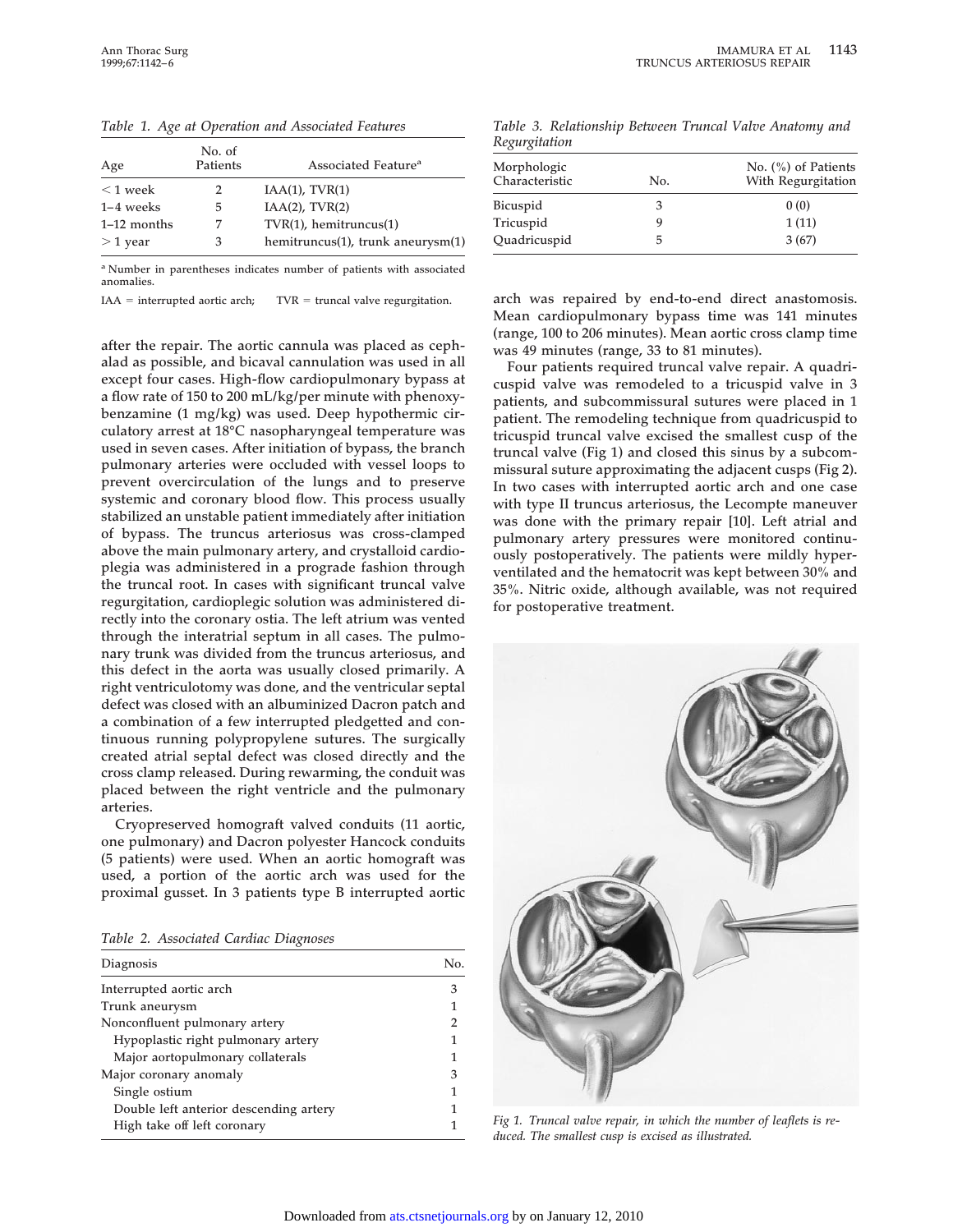

*Fig 2. A defect of sinus was closed with a subcommissural suture approximating the adjacent cusps.*

#### **Results**

**There were no early deaths. A patient from a foreign country operated on at age 1 year died 3 months postoperatively. Clinically, her postoperative course was uneventful except for a low systemic saturation, which was responsive to oxygen. Postoperative echocardiography showed moderately severe pulmonary hypertension. Cardiac catheterization after repair showed a pulmonary artery pressure 86% of systemic, partially responsive to oxygen and nitroglycerin. She was discharged on home oxygen and a nitroglycerin patch; however she died in her home country where follow-up treatment was not readily available. An autopsy was not available.**

**Reoperation was required in 4 patients. Two patients with concomitant interrupted aortic arch had right pulmonary artery compression with decreased pulmonary**



*Fig 3. Degree of truncal valve regurgitation before and after complete repair of truncus arteriosus in 17 patients. (TVR = truncal valve regurgitation.)*

**blood flow to the right lung, suspected radiographically and confirmed by bedside lung perfusion scanning. This problem was relieved by the Lecompte maneuver at reoperation.**

**One patient had truncal valve replacement twice because of infective endocarditis and homograft failure at 1 and 4 months after initial repair. The other patient with a homograft conduit, which had aneurysmal degeneration 3 months postoperatively, required homograft replacement. Two patients had infective endocarditis, one of whom also had partial DiGeorge syndrome. One patient had truncal valve replacement and another was treated successfully with medication.**

**The relationship between the number of leaflets and truncal valve regurgitation is shown in Table 3. We found a high incidence of more than moderate truncal valve regurgitation in the quadricuspid truncal valve group. In this series, bicuspid or tricuspid truncal valves with more than moderate regurgitation were uncommon.**

**All patients with more than moderate preoperative truncal valve regurgitation had valve repairs, and only 1 patient had residual moderate truncal valve regurgitation postoperatively (Table 4). The patient who had infective endocarditis was a 2-day-old infant who initially had a good result. Immediate postoperative transesophageal echocardiogram showed minimal to trivial truncal valve incompetence. His postoperative course was complicated by** *Staphylococcus* **endocarditis leading to severe truncal valve regurgitation, which ultimately necessitated emergency truncal valve replacement for refractory congestive cardiac failure and compromise. Figure 3 shows the relationship of truncal valve regurgitation before and after complete repair; only 1 patient had moderate truncal valve regurgitation after complete repair.**

*Table 4. Summary of Truncal Valve Repair*

| Patient<br>No. | Age      | Degree of<br>TVR<br>Preoperatively | Valve<br>Morphology | Valve Repair Technique    | Degree of TVR<br>Postoperatively | Outcome Follow-up   |
|----------------|----------|------------------------------------|---------------------|---------------------------|----------------------------------|---------------------|
|                | 2 days   | Severe                             | Quadricuspid        | Quadricuspid to tricuspid | Trivial                          | IE and TVR (POD 20) |
| 2              | 14 days  | Moderate                           | Quadricuspid        | Quadricuspid to tricuspid | Trivial                          | 22 months           |
| 3              | 2 months | Severe                             | Tricuspid           | Subcommisural suture      | Trivial                          | 13 months           |
| $\overline{4}$ | 20 days  | Moderate                           | Quadricuspid        | Quadricuspid to tricuspid | Moderate                         | 1 month             |

 $IE =$  **infective endocarditis;** POD = postoperative day; TVR = truncal valve repair.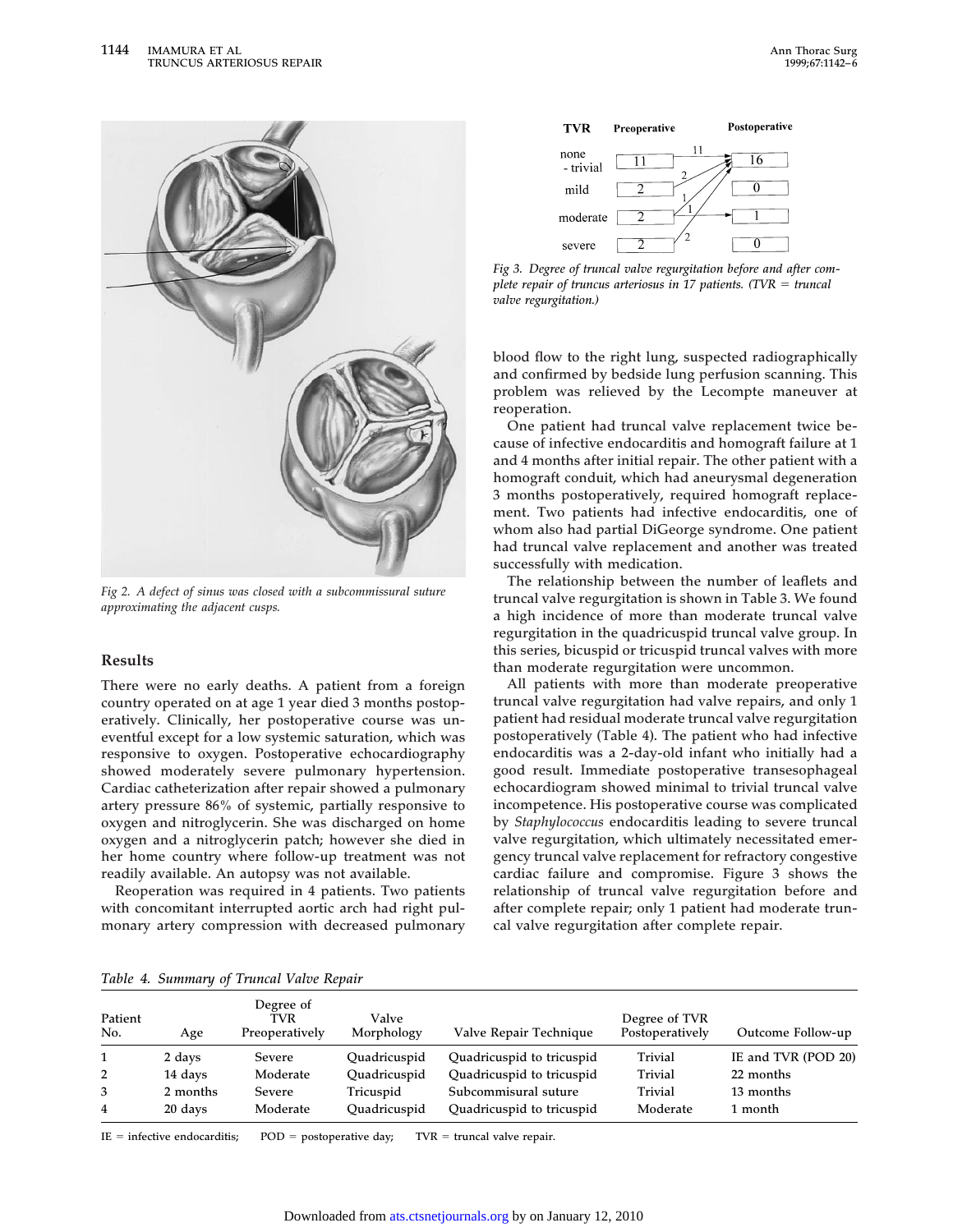**With recent improvements in neonatal cardiopulmonary bypass techniques and small body technology, primary complete repair should be performed before development of pulmonary vascular obstructive disease and compromise of ventricular function [11]. In symptomatic neonates poorly controlled with diuretics, operation should be scheduled as soon as possible. If symptoms are well controlled by diuretics and fluid restriction alone, the operation can be electively scheduled for a few weeks of age. In this period, meticulous follow-up is essential even if the child is in a stable condition, because as pulmonary vascular resistance decreases, severe congestive cardiac failure can develop rapidly. There is no reason to delay repair by more than 2 to 3 months, as the risk of refractory pulmonary hypertension increases after 3 months of age [2]. If the patient presents after 3 months of age, an operation should be performed electively as soon as possible. In our series, 3 patients more than 12 months old were referred for surgery. In one patient, pulmonary vascular resistance was high but was responsive to oxygen. This patient died 3 months postoperatively probably from pulmonary vascular obstructive disease. Late presentation mandates precise assessment of pulmonary vascular resistance. Our three late referral cases had preoperative cardiac catheterization to assess the pulmonary vascular resistance and exclude the presence of major aortopulmonary collaterals.**

**In the neonatal period, proper preoperative treatment is critical. At diagnosis, patients in severe congestive cardiac failure are treated with diuretics, fluid restriction, and tube feedings. If these measures are inadequate, the patient is intubated, ventilation is used to limit pulmonary blood flow, and surgical repair follows within days. In the present series, 7 patients (41%) required intubation and ventilation to treat congestive heart failure optimally.**

**In the current literature, the hospital mortality rate is still above 10% [6–10]. If repair of truncus arteriosus is combined with interrupted aortic arch or truncal valve regurgitation, there is a significantly higher mortality rate [6, 7]. In this study, there were no hospital deaths; the late mortality rate of 5% represents 1 patient probably with pulmonary vascular obstructive disease. Although pulmonary vascular obstructive disease was the only risk factor for mortality in this series, our series is small, and no real significance or inferences can be drawn realistically from hazards and risk factors for survival. The major difference between our perioperative treatment and that of other groups is the use of continuous high-flow cardiopulmonary bypass with phenoxybenzamine. We believe that phenoxybenzamine greatly improves peripheral organ perfusion during cardiopulmonary bypass and postoperatively [12].**

**Truncal valve insufficiency remains a challenging problem. Some investigators advocated that a significantly insufficient truncal valve should be replaced at the time of primary repair [6, 7, 13], whereas others, like us, prefer to attempt repair if the anatomic structure is not** **too unfavorable [14, 15]. In the present series, less than moderate truncal valve incompetence was managed conservatively. All truncal valves were preserved, even in patients with moderate to severe truncal valve regurgitation. Only 1 patient required truncal valve replacement after repair, resulting from infective endocarditis.**

**We currently use two techniques to treat truncal valve regurgitation. One technique is subcommissural suture placement [16] to correct prolapse and improve central cusp coaptation. In highly incompetent quadricuspid valves the smallest leaflet is excised and the corresponding segment of annulus is plicated with a subcommissural suture. The benefit of this technique is to avoid suturing the leaflet itself, which usually has myxomatous change in neonates with severe truncal valve regurgitation. This technique was used successfully in 3 neonates. Elami and coworkers [14] reported five cases of truncal valve repair, all in patients older than 1 month [14]. Our experience included 3 neonates. However our follow-up is short and a longer period of follow-up is necessary to assess the durability of the repair. There have been no recent studies of the relationship between the number of leaflets of the truncal valve and incidence of truncal valve regurgitation. We found that quadricuspid leaflets have a higher incidence of truncal valve regurgitation compared with either bicuspid or tricuspid valves.**

**Recently, several authors reported anterior translocation of the pulmonary artery bifurcation, in cases of truncus arteriosus repair associated with a interrupted aortic arch, when the right pulmonary artery had become compressed by the reconstructed neoaortic arch [16, 17]. After a similar experience we used the Lecompte maneuver as part of the repair in three subsequent cases, one with type II truncus arteriosus and two with a type B interrupted aortic arch. The Lecompte maneuver has been helpful in avoiding right pulmonary artery compression, in combined truncus and interrupted aortic arch repair.**

**We were unable to analyze the durability of conduits placed between the right ventricle and pulmonary artery because of the small number of patients. There was a single case with aneurysmal degeneration of a homograft conduit placed in the pulmonary artery position. Three months after initial repair, this patient had conduit replacement with another homograft, which has been satisfactory thus far.**

**In conclusion, complete early repair of truncus arteriosus can be accomplished with a minimal risk of mortality even in the presence of associated lesions, such as interrupted aortic arch and marked truncal valve incompetence. Truncal valve repair in the neonate has yielded good early results at short-term follow-up. The Lecompte maneuver is an important component of truncal repair with interrupted aortic arch because it eliminates right pulmonary artery compression. Pulmonary vascular obstructive disease remains an important obstacle to longterm success in patients referred later in life.**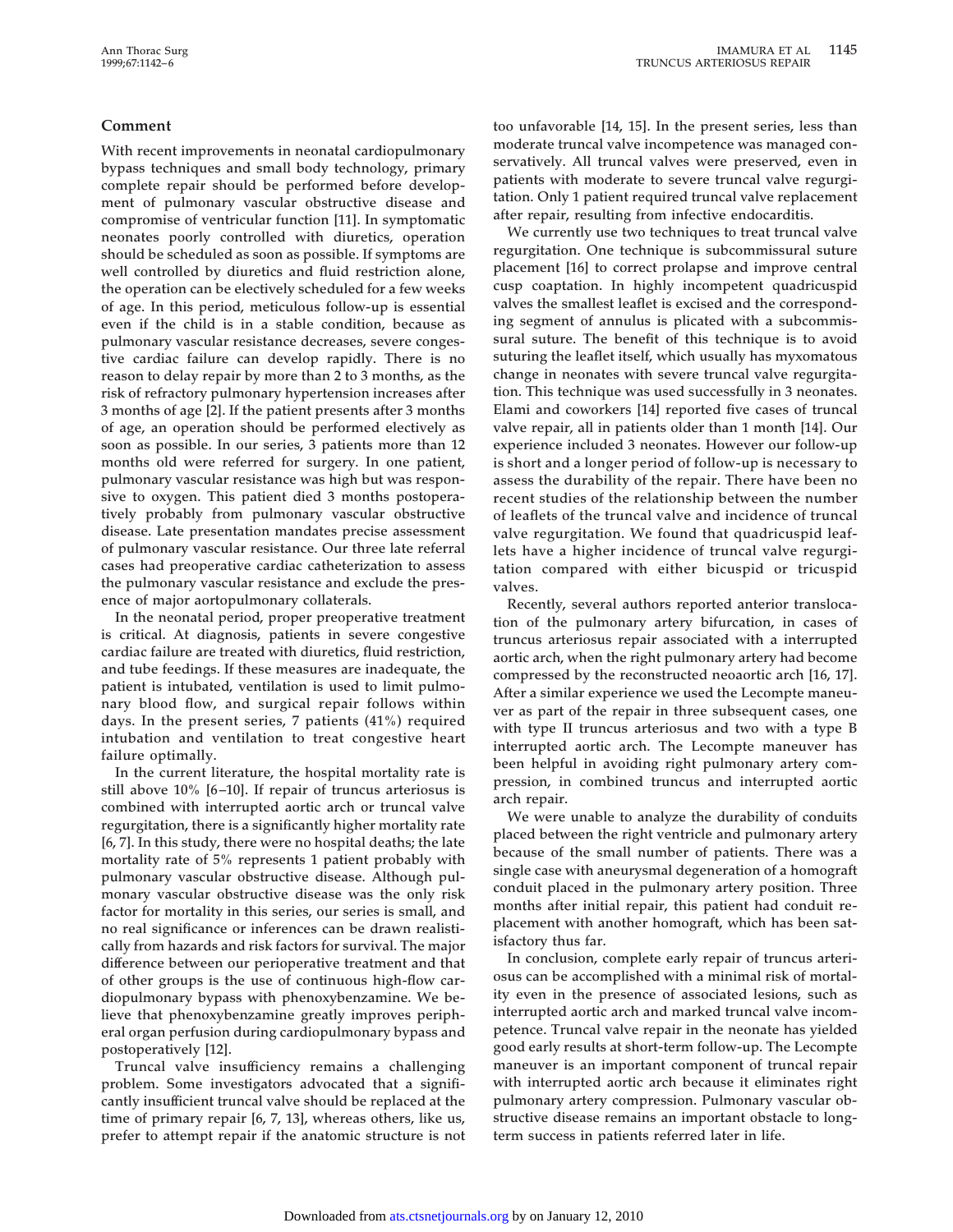#### **References**

- **1. Marcelletti C, McGoon DC, Mair DD. The natural history of truncus arteriosus. Circulation 1976;54:108–11.**
- **2. Juaneda E, Haworth SG. Pulmonary vascular diseases in children with truncus arteriosus. Am J Cardiol 1984;54:1314–20.**
- **3. McFaul RC, Mair DD, Feldt RH, Ritter DG, McGoon DC. Truncus arteriosus and pulmonary arterial banding: clinical and hemodynamic assessment. Am J Cardiol 1976;38:626–32.**
- **4. Singh AK, de Leval MR, Pincott JR, Stark J. Pulmonary artery banding for truncus arteriosus in the first year of life. Circulation 1976;54:III-17–9.**
- **5. Ebert PA, Turley K, Stanger P, Hoffman JIE, Heymann MA, Rudolph AM. Surgical treatment of truncus arteriosus in the first 6 months of life. Ann Surg 1984;200:451–6.**
- **6. Bove PA, Lupinetti FM, Pridjian AK, et al. Results of a policy of primary repair of truncus arteriosus in the neonate. J Thorac Cardiovasc Surg 1993;105:1057–66.**
- **7. Hanley FL, Heinemann MK, Jonas RA, et al. Repair of truncus arteriosus in the neonate. J Thorac Cardiovasc Surg 1993;105:1047–56.**
- **8. Sharma AK, Brawn WJ, Mee RBB. Truncus arteriosus. J Thorac Cardiovasc Surg 1985;90:45–9.**
- **9. Lacour-Gayet F, Serraf A, Komiya T, et al. Truncus arteriosus repair: influence of right ventricular outflow tract reconstruction. J Thorac Cardiovasc Surg 1996;111:849–56.**
- **10. Lecompte Y, Neveux JY, Leca F, et al. Reconstruction of the pulmonary outflow tract without prosthetic conduit. J Thorac Cardiovasc Surg 1982;84:722–33.**
- **11. Mair DD, Edward WD, Julsrud PR, Seward JB, Danielson GK. Truncus arteriosus. In: Emmanouilides GC, Allen HD, Riemenschneider TA, Gutgsell HP, eds. Heart Disease in infants, children, and adolescents. Baltimore: William & Wilkins, 1995:1026–41.**
- **12. Mossad E, Zestos M, Mee R, Leventhal M, Starr N. Comparison of phenoxybenzamine to sodium nitroprusside in pediatric cardiac surgery. Anesthesiology 1997;87:A1053.**
- **13. Elkins RC, Steinberg JB, Razook JD, Ward KE, Overhold ED, Thompson WM. Correction of truncus arteriosus with truncal valve stenosis or insufficiency using two homografts. Ann Thorac Surg 1990;50:728–33.**
- **14. Elami A, Laks H, Pearl JM. Truncal valve repair: initial experience with infants and children. Ann Thorac Surg 1994;57:397–402.**
- **15. McElhinney DB, Reddy VM, Rajasinghe HA, Mora BN, Silverman NH, Hanley FL. Trends in the management of truncal valve insufficiency. Ann Thorac Surg 1998;65: 517–24.**
- **16. Frazer CD, Wang N, Mee RB, et al. Repair of insufficient bicuspid aortic valves. Ann Thorac Surg 1994;58:386–90.**
- **17. Mohamed G, Ott DA. Anterior translocation of the pulmonary confluence in the surgical treatment of truncus arteriosus. Texas Heart Institute J 1993;20:285–7.**
- **18. Rao IM, Swanson JS, Hovaguimian H, McIrvin DM, King DH, Starr A. Anterior pulmonary translocation for repair of truncus arteriosus with interrupted arch. Ann Thorac Surg 1995;59:216–8.**

## **Notice From the American Board of Thoracic Surgery**

**The American Board of Thoracic Surgery began its recertification process in 1984. Diplomates interested in participating in this examination should maintain a documented list of the operations they performed during the year prior to application for recertification. This practice review should consist of 1 year's consecutive major operative experiences. (If more than 100 cases occur in 1 year, only 100 need to be listed.) They should also keep a record of their attendance at approved postgraduate medical education activities for the 2 years prior to application. A minimum of 100 hours of approved CME activity is required.**

**In place of a cognitive examination, candidates for recertification will be required to complete both the general thoracic and cardiac portions of the SESATS VI syllabus (Self-Education/Self-Assessment in Thoracic Surgery). It is not necessary for candidates to purchase**

**SESATS VI booklets prior to applying for recertification. SESATS VI booklets will be forwarded to candidates after their applications have been accepted.**

**Diplomates whose 10-year certificates will expire in 2001 may begin the recertification process in 1999. This new certificate will be dated 10 years from the time of expiration of the original certificate. Recertification is also open to any diplomate with an unlimited certificate and will in no way affect the validity of the original certificate.**

**The deadline for submission of applications is May 1, 1999. A recertification brochure outlining the rules and requirements for recertification in thoracic surgery is available upon request from the American Board of Thoracic Surgery, One Rotary Center, Suite 803, Evanston, IL 60201 (telephone: (847) 475-1520; fax: (847) 475-6240).**